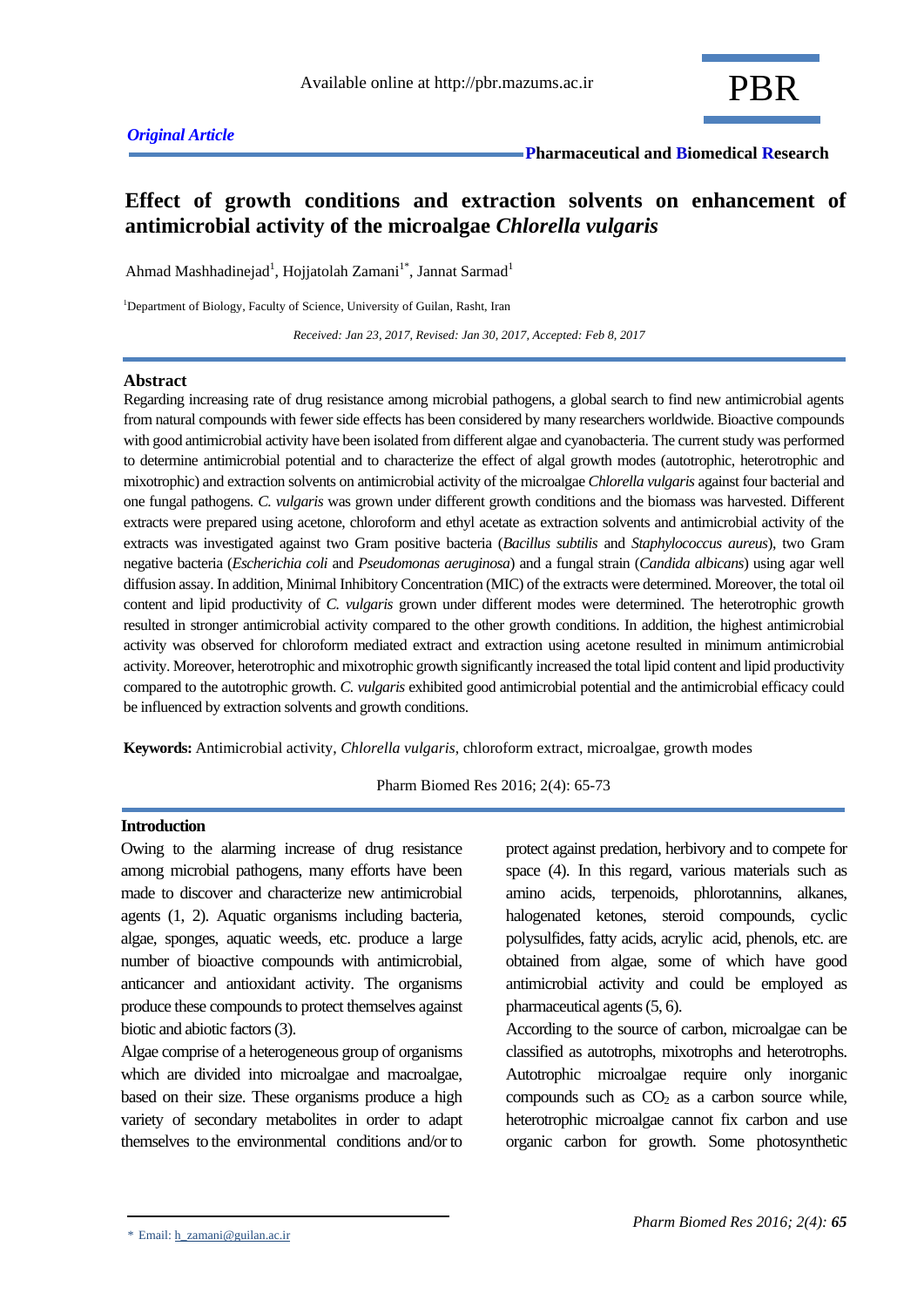microalgae are recognized as mixotrophs which have both autotrophic and heterotrophic growth (7, 8). *Chlorella* is a marine microalgae able to grow in all the above conditions (9). Medicinal properties of *Chlorella sp.* such as antibacterial, antifungal and anti-cancer has been reported previously (10-12). Antibacterial activity of *Chlorella* was first documented in 1944 and was reported to be associated with a mixture of  $C_{18}$  fatty acids named 'chlorellin'(10).

Production rate and type of bioactive compounds produced by microalgae could be influenced by growth condition which may affect antimicrobial activity of the algal extract. Thus, this study aimed to investigate the possible effect of different growth modes on antimicrobial activity of the microalgae *Chlorella vulgaris*. Simultaneously, the effect of different extraction solvents including acetone, chloroform and ethyl acetate on antimicrobial potential of *C. vulgaris* was determined.

#### **Materials and method**

#### *Sample purification and preliminary culture*

*C. vulgaris* was obtained from the Sturgeon Research Institute, Rasht city, Iran. The alga was washed several times and cultivated in Zinder  $(Z-8 + N)$  solid medium. Then, repeated cultivation in Zinder broth (pH 7) was performed and the axenic algal culture was obtained. The Zinder medium contained  $(g/l)$ : 1, NaNO<sub>3</sub>; 0.19, H3BO3; 0.625 Ca( No3)2.4H2O; 0.5, Mg(SO4).7H2O; 0.075, KH<sub>2</sub>PO<sub>4</sub>; 0.1, Na<sub>2</sub>CO<sub>3</sub>; 0.005, FeCl<sub>3</sub>.6H<sub>2</sub>O; 0.01, EDTA.Na<sub>2</sub>; 0.03, KBr; 0.008, (NH<sub>4</sub>)<sub>6</sub>MO<sub>7</sub>O<sub>24</sub>.4 H<sub>2</sub>O; 0.001, MnCl<sub>2</sub>.4 H<sub>2</sub>O; 0.001, Na<sub>2</sub>SiO<sub>3</sub>.9H<sub>2</sub>O; 0.008, Ca(SO<sub>4</sub>).5H<sub>2</sub>O; 0.5, AL<sub>2</sub>(SO<sub>4</sub>)<sub>3</sub>.18 H<sub>2</sub>O; 0.03, KI. In order to solidify, 1.5% agar was added to the culture medium prior to autoclaving (13). In order to prepare the starter culture, the algal cells were inoculated at 10% (v/v) into Zinder broth medium at 25 ˚C, under a 2500 lux light intensity with a 12:12 h light period for seven days.

#### *Growth conditions*

The batch cultivation of the microalgae was performed by inoculating 10% of starter culture into 250 mL Zinder medium in a 500 mL flask. The incubation was performed at 30 ˚C and the cultures were air-aerated with a flow rate of 0.01 ml/min. For photoautotrophic cultivation, the cultures were illuminated with a 2500 lux light intensity with a 12:12 h light photoperiod. For mixotrophic and heterotrophic cultivation, glucose (12 g/l) and glycerol (4.0 g/l) were used as carbon sources with and without light illumination, respectively. All flasks were shaken at 150 rpm.

#### *Extraction*

At the end of log phase, algal cells from different growth modes were harvested using centrifugation at 3000 g for 5 min. The pellets were washed twice with distilled water and dried at 70 ˚C in a vacuum oven until a constant weight was obtained. Extraction was performed using the solvents of different polarity: acetone, ethyl acetate and chloroform. Five grams of the algal powders from different cultures were suspended in the solvents at the ratio of 6:1 (v/w), left at room temperature for 48 h and then, were sonicated (24 KHz/240 W) for 15 min (Misonix Sonicator 3000). Finally, the suspensions were centrifuged at 3000 g for 10 min and the supernatants were filtered and concentrated. The extracts were kept in dark at 4 ˚C until use.

#### *Microbial strains*

Antimicrobial activity of algal extracts against microbial pathogens including two Gram positive bacteria (*Staphylococcus aureus* ATCC 6538; *Bacillus*  subtilis ATCC 6051), two Gram negative bacteria (*Escherichia coli* ATCC 8739; *Pseudomonas aeruginosa* ATCC 9027) and one fungal strain (*Candida albicans* ATCC 10231) were investigated.

#### *Antimicrobial activity of algal extracts*

Antimicrobial activity of different algal extracts against microbial pathogens was investigated using agar welldiffusion assay. Briefly, fresh cultures of microbial strain were prepared and a suspension of each microorganism with the approximate cell populations of  $1.5 \times 10^8$  CFU/ml was prepared in distilled water. Microbial strains were inoculated uniformly onto the surface of Muller-Hinton Agar (bacteria) and Sabouraud Dextrose Agar (fungus) using sterile cotton swabs. Wells of approximately 6 mm in diameter were bored using a well cutter and 50 μL of algal extracts were added to the wells. The plates were incubated at 37 °C for 24 and 72 h for bacterial and fungal strains, respectively. The assay was performed in triplicates and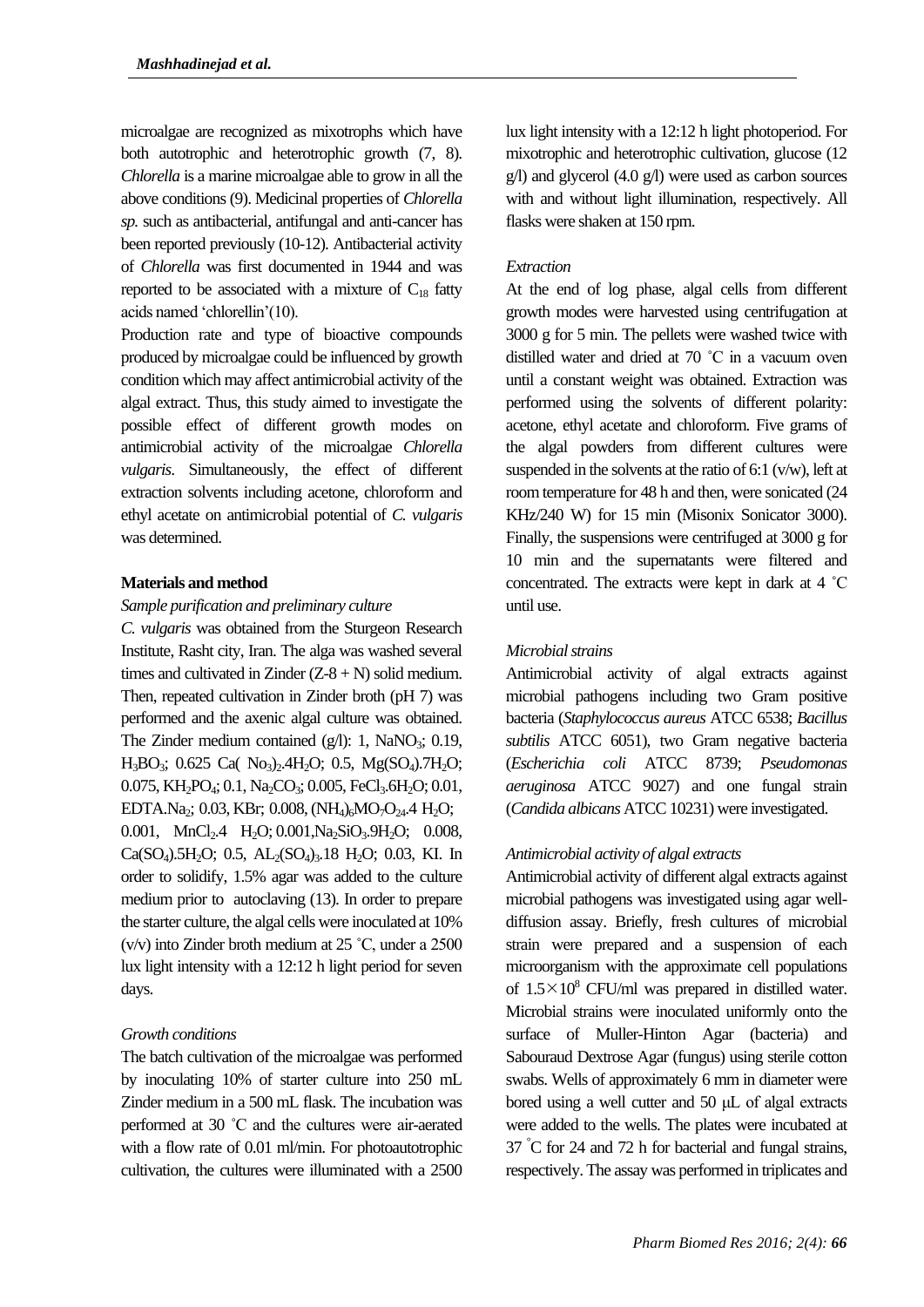the diameter of zones of inhibition (ZOI) formed around the wells were determined. The extraction solvents were used as negative controls and disks with anti-bacterial agent Gentamycin (10 µg) or antifungal agent Nystatin (100 IU) were used as positive controls (14).

#### *Minimal inhibitory concentration (MIC)*

The minimal inhibitory concentration (MIC) was determined for algal extracts using the broth microdilution method to give a concentration between 160 and 5 mg/ml (15). Briefly, a gradient of each extract was prepared in 96-well microtiter plates and inoculated with 100 µL of microbial suspensions. In order to prepare microbial inocula, fresh microbial cultures were suspended in Muller Hinton broth for bacteria and Sabouraud Dextrose Broth for the fungus strain. The final microbial cells concentration was adjusted to  $5\times10^5$  CFU/ml. MIC was determined as the lowest extract concentration that prevents visible bacterial growth after 24 and 72 h of incubation at 37 ˚C for the bacteria and fungus, respectively. Appropriate controls of medium with microorganisms or each extract were included. The assay was performed in triplicates for each microorganism and the final results were presented as the arithmetic average.

#### *Extraction and determination of lipids*

Algal cells were harvested by centrifugation as described above and the pellets were washed with distilled water and dried. Fifty mg of dried algal biomass was taken in 15 mL of test tube, 1.6 mL of double distilled water, 4 mL methanol and 2 mL of chloroform were added and mixed thoroughly for 30 s.Then, an additional 2 mL of chloroform and 2 mL of double distilled water were added and the solution was mixed for 30 s. Following this, the mixture was centrifuged, at  $2000 \times g$  for 10 min and the upper layer was decanted and the lower chloroform layer containing the extracted lipids was collected in another test tube. The extraction procedure was repeated again with the residual pellet and both the chloroform extracts were mixed together and evaporated till it gets dried. The dried total lipids were measured gravimetrically and lipid content was calculated as dry mass percentage (16). In addition, the lipid productivity [PL(mg/(l·day)]) was calculated according to the: Eq. (1) (17).

Lipid productivity =  
biomass productivity (mg L<sup>-1</sup>. d<sup>-1</sup>)
$$
\times
$$
<sup>lipid content</sup> (1)

#### *Statistical analysis*

SPSS 18.0 software was used for statistical analysis. Difference in the antimicrobial activity of different extracts against each microbial strain was evaluated using the one-way ANOVA and a P value of 0.05 was considered as statistically significant.

#### **Results**

## *Screening of antimicrobial activity under different growth modes*

Antimicrobial activity of *C. vulgaris* grown under different modes was investigated using agar welldiffusion method. According to the results, the diameter of Zone of Inhibition (ZOI) depended on the growth modes, type of solvents and the tested microbial strain. Overall, almost all *C. vulgaris* extracts showed antibacterial activity regardless of the growth modes and the extraction solvents. However, there was differences in the antimicrobial potential of the algal extracts. Generally, *C. vulgaris* grown under heterotrophic condition showed higher antimicrobial activity specially against Gram negative and the fungal strain, while the lowest antimicrobial activity was observed for the alga grown under autotrophic condition. Compared to the autotrophic mode, mixotrophic growth of *C. vulgaris* increased its antibacterial activity against two Gram positive bacteria, *S. aureus* and *B. subtilis*, while, heterotrophic growth showed better antimicrobial activity against the Gram negative bacteria (*E. coli* and *P. aeruginosa*) and the fungal pathogen *C. albicans*. However, there was not a significant difference in antibacterial and antifungal potential of *C. vulgaris* grown under heterotrophic and mixotrophic conditions. Moreover, the least antibacterial and antifungal activity was observed when the algal extract from autotrophic condition was evaluated.

*B. subtilis and S. aureus* were the most susceptible bacteria with the ZOI of 23 and 22 mm when exposed to the chloroform and ethyl acetate extracts from mixotrophic culture, respectively. The highest microbial resistance to algal extract was observed for both Gram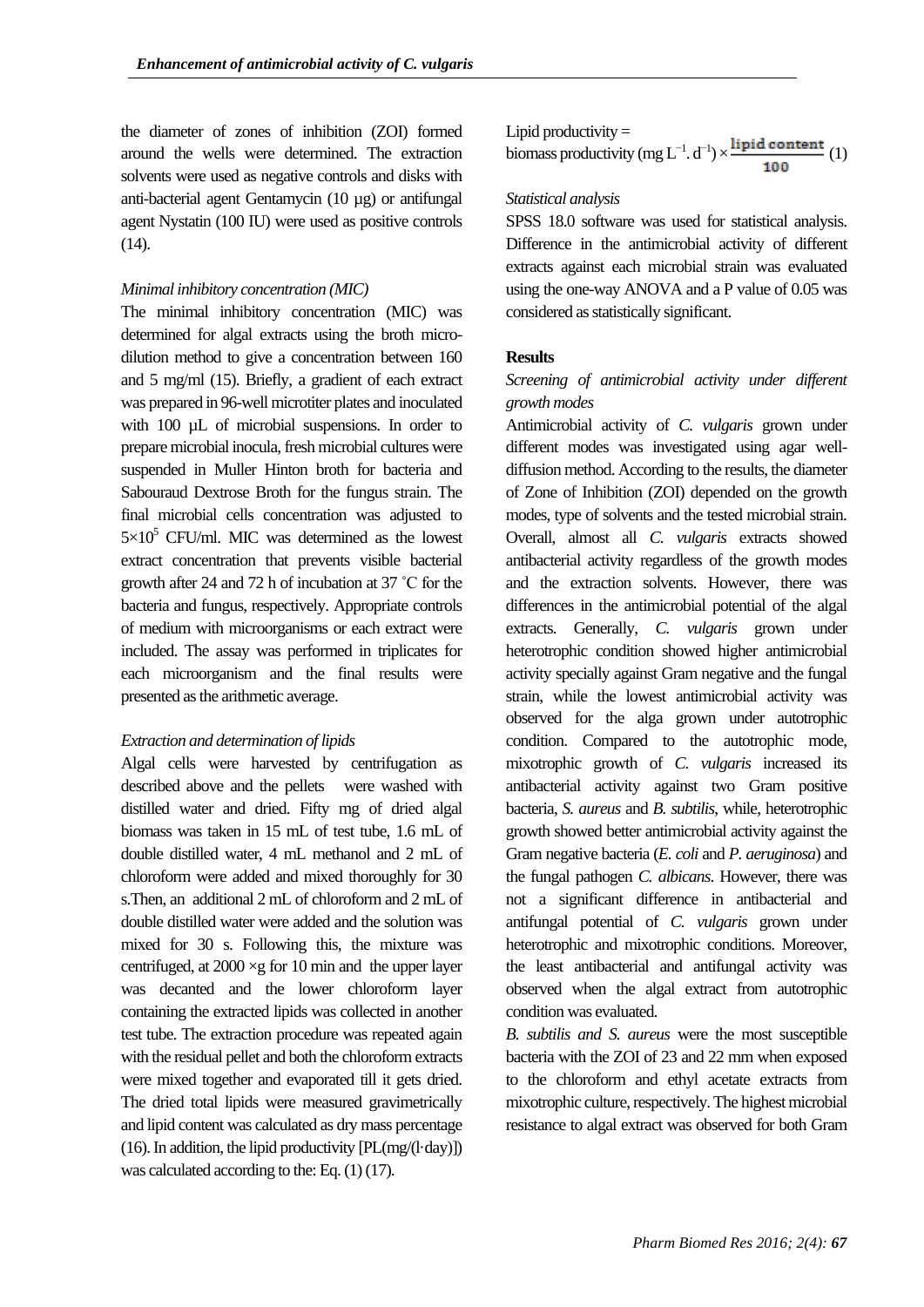negative bacteria with ZOI of 6 mm when exposed to acetone mediated extract from autotrophic culture. ZOI for the standard antibiotics were in range of 14 to 24 mm/disk. The antimicrobial activity of *C. vulgaris* grown under different growth conditions was presented in Figure 1.

According to our results, extraction using chloroform resulted in the highest antimicrobial activity against the microbial pathogens. The only exception was observed for the ethyl acetate mediated extract from mixotrophic culture which showed higher antibacterial activity against *S. aureus*. In addition, acetone mediated extracts showed lower antimicrobial potential compared to the other solvents.

## *MIC values of algal extracts*

In addition, the MIC of the extracts from *C. vulgaris* grown under different conditions was determined. The MIC of *C. vulgaris* against microbial pathogens ranged from 10-160 mg/ml, depending on the growth modes and the extraction solvents. Heterotrophic growth reduced the MIC values of *C. vulgaris* extracts against microorganisms while, mixotrophic and autotrophic growth resulted in moderate and high MIC values, respectively. Among the microbial pathogens, the highest susceptibility was observed for *B. subtilis* ( $MIC = 10$  mg/ml) and *S. aureus* ( $MIC = 20$  mg/ml) to the algal extract from heterotrophic culture while, the highest resistance was recorded for *E. coli* (MIC = 160) and *P. aeruginosa* ( $\text{MIC} = 160$ ) to the extracts from autotrophic growth.

The chloroform extracts were more potent than other extracts against the majority of tested microbial strains and showed lower MIC values. The least MIC value was recorded for the chloroform extract against *B. subtilis* ( $MIC = 10$  mg/ml) while, the acetone mediated extracts showed high MIC values, especially against Gram negative bacteria (MIC  $\geq$  40 mg/ml). The MIC values of different algal extracts against microbial pathogens were presented in Table 1.

## *Lipid content and productivity*

As summarized in Fig. 2, different culture conditions resulted in significant difference in the lipid content and productivity of *C*. *vulgaris*. The lowest lipid content, based on the dry cell mass, was 32.13 % which was

obtained in the autotrophic culture, and the highest value of 56.16 % was obtained when the alga was cultured in heterotrophic condition that was significantly different compared to the control ( $p <$ 0.05).The differences in lipid volumetric productivity caused by the effects of glucose/glycerol (12:4 g/l.) addition was more expressed than in the lipid content. Supplementation with organic substances stimulated the lipid volumetric productivity of *C. vulgaris*. The maximum lipid productivity (83.56 mg/(l.day)) was achieved when *C. vulgaris* was cultured in heterotrophic condition, which was 29.01 times higher than the autotrophic mode.

## **Discussion**

Physical and chemical conditions of culture media affect the biochemical compositions in algal cultures. Several studies were performed on the effects caused by changes in levels of specific elements, culture time, temperature, pH and culture model (18, 19). It is possible to manipulate the culture condition to enhance biological activities of microalgae. In the current study, the possible effects of growth conditions and extraction solvents on antimicrobial potential of *C. vulgaris* was determined. In the last few decades, researchers have recognized the increasing importance and value of microalgae as a potential source of novel antimicrobial agents (20, 21). Several studies documented antibacterial activity of *Chlorella* species (22-24). However, few attempts to manipulate the antimicrobial activity based on the culture conditions were performed.

*Chlorella sp.* can adapt to different growth conditions such as phototrophic, heterotrophic and mixotrophic cultivation (9, 25), and some reports have indicated that the lipid content and productivity could be greatly dependent on those conditions (9, 26, 27). In the current study *C. vulgaris* showed different levels of antimicrobial activity under autotrophic, heterotrophic and mixotrophic growth. According to our results, oil content and productivity of *C. vulgaries* grown under different modes varied. In a Previous study, heterotrophic and mixotrophic growth increased the lipid content and oil productivity of *C. vulgaris* which was similar to our finding (28).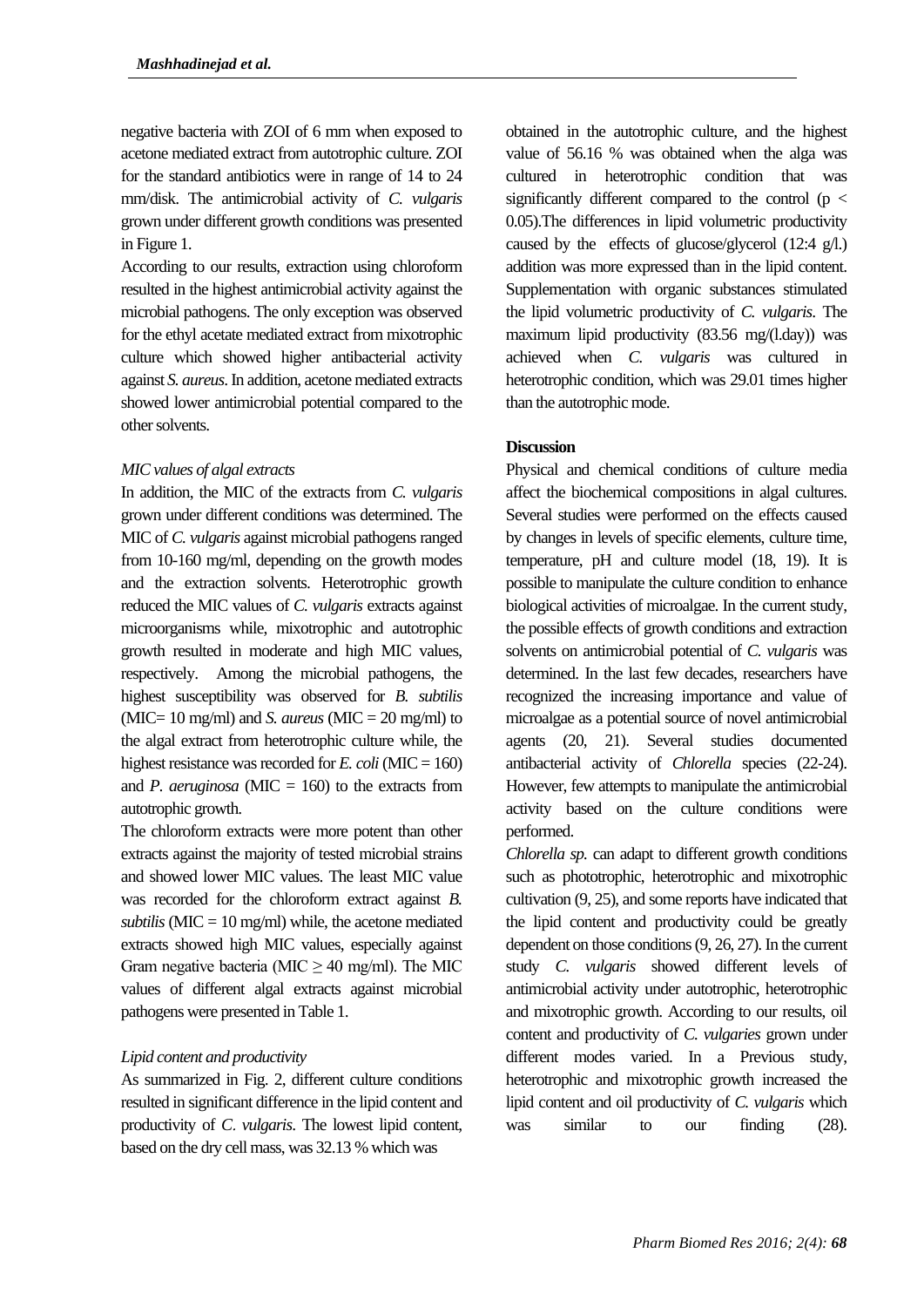

**Figure 1** Zone of Inhibition (ZOI) of different extracts from *C. vulgaris* and the control antibiotics (nystatin  $_{(100 \text{ IU/disk})}$  and Gentamycin  $_{(10 \text{ µg/disk})}$ ) against microbial pathogens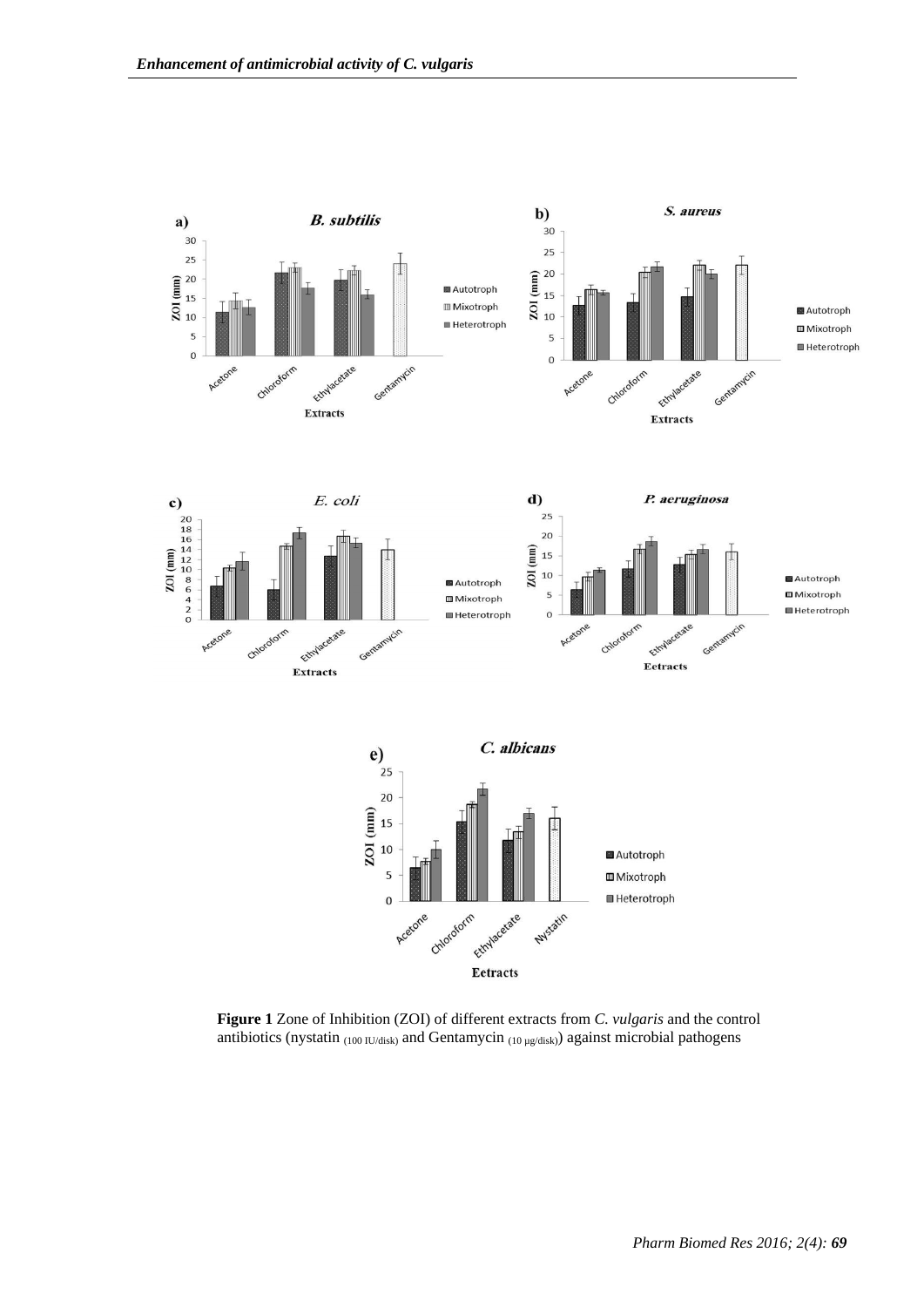| $MIC$ (mg/ml)         |                    |                   |                         |                      |            |                         |                    |            |                         |  |
|-----------------------|--------------------|-------------------|-------------------------|----------------------|------------|-------------------------|--------------------|------------|-------------------------|--|
|                       | <b>Autotrophic</b> |                   |                         | <b>Heterotrophic</b> |            |                         | <b>Mixotrophic</b> |            |                         |  |
| <b>Microorganisms</b> | Acetone            | <b>Chloroform</b> | <b>Ethyl</b><br>acetate | Acetone              | Chloroform | <b>Ethyl</b><br>acetate | Acetone            | Chloroform | <b>Ethyl</b><br>acetate |  |
| B. subtilis           | 40                 | 10                | 20                      | 20                   | 10         | 10                      | 40                 | 20         | 20                      |  |
| S. aureus             | 80                 | 80                | 80                      | 40                   | 20         | 10                      | 40                 | 20         | 20                      |  |
| E. coli               | 160                | 160               | 80                      | 80                   | 80         | 80                      | 80                 | 80         | 80                      |  |
| P. aeruginosa         | 160                | 80                | 80                      | 80                   | 80         | 80                      | 80                 | 80         | 80                      |  |
| C. albicans           | 160                | 80                | 80                      | 80                   | 40         | 40                      | 160                | 80         | 80                      |  |

| Table 1 The MIC values of different extracts of C. vulgaris |  |  |  |
|-------------------------------------------------------------|--|--|--|
|-------------------------------------------------------------|--|--|--|



**Ellipid content(%)** allipid productivity (mg/ld)

**Figure 2** Effect of different growth modes on the lipid content and productivity of *C. vulgaris*. Values are mean  $\pm$  S.D., N = 3; the significance of differences is denoted by different letters (p < 0.05)

Oil productivity is defined as the oil produced by the algae per day per liter of culture, which is dependent on both growth rate and lipid content.

Increased antimicrobial activity of *C. vulgaris* grown under heterotrophic and mixotrophic modes could be associated to higher lipid productivity under mentioned conditions. Biochemical composition in the *C. vulgaris* culture has been documented to be variable under different growth conditions. In addition, Liang *et al*., (9) reported that heterotrophic and mixotrophic growth of *C. vulgaris*increased total lipid production which was

in accordance with our results. Moreover, it has been reported that heterotrophic and mixotrophic growth could increase production of some unsaturated fatty acids and algal pigments (9, 27, 28).

Mixtures of polyunsaturated and saturated fatty acids produced by microalgae are identified as antimicrobial agents especially towards Gram-positive bacteria. Thus, the higher susceptibility of Gram positive bacteria in our study could be attributed to the unsaturated fatty acids produced by *C. vulgaris*. Recently, long-chain unsaturated fatty acids and hydroxylated derivatives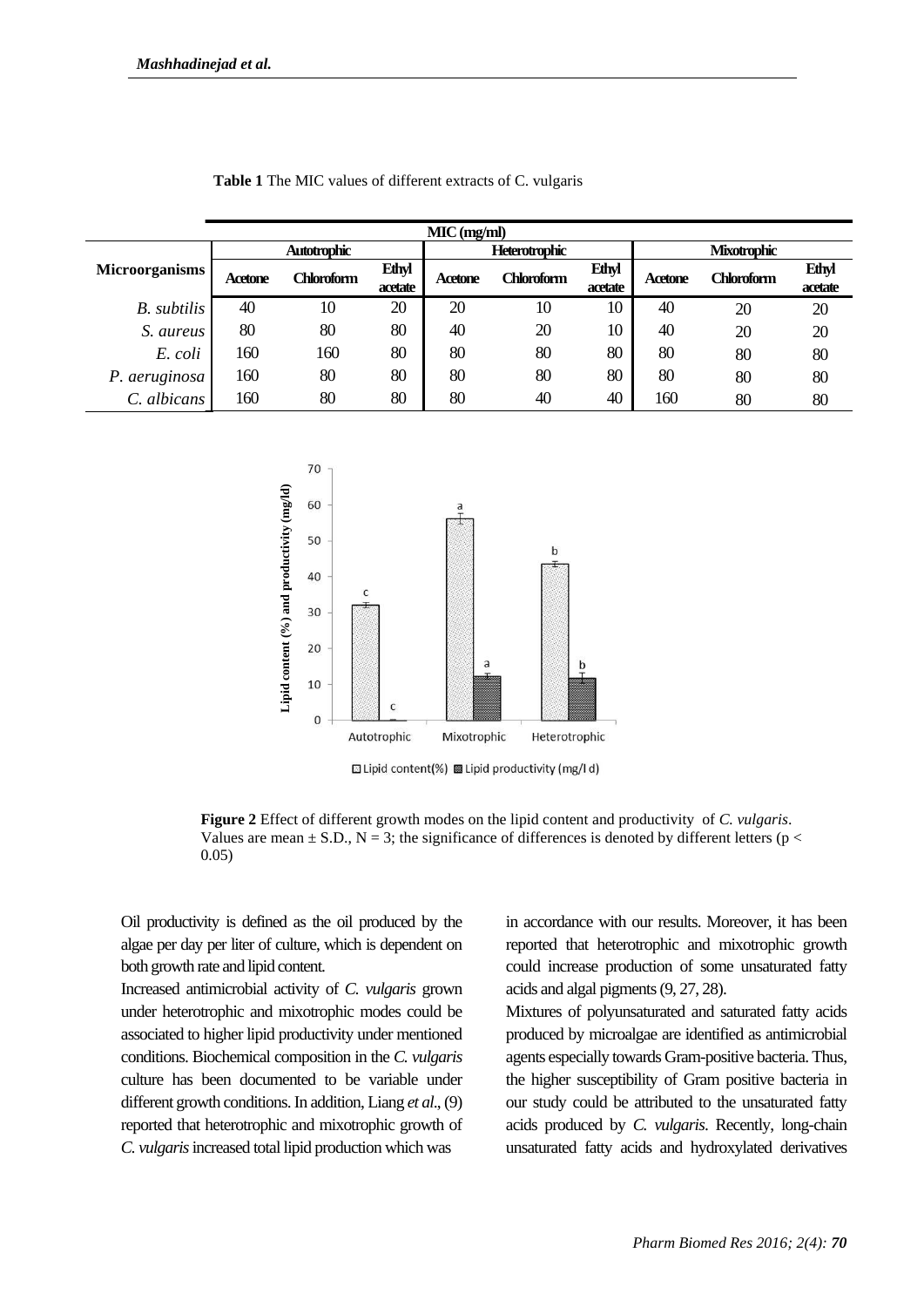such as 15-hydroxyeicosapentaenoic acid and 15 hydroxyeicosatrienoic acid with inhibitor activity to Methicillin resistant *S. aureus (MRSA)* were discussed as potential agents in treatment of multidrug resistant infections (29). In an study it was found that Hexadecanoic acid (16:0) was the most abundant fatty acid component in the autotrophic growth of *C. vulgaris*, while octadecadienoic acid (C18:2) was the largest portion for the heterotrophic and mixotrophic growth. Increased antimicrobial microbial activity of *C. vulgaris* from heterotrophic and mixotrophic cultures could be attributed to the higher biosynthesis of unsaturated fatty acids. Although the exact mechanism of action for the algal fatty acids in not well understood, damage to the cell membrane seems to be the most probable mechanism. Algal fatty acids could penetrate to the microbial cell membrane and cause membrane damage and eventually cell death (29).

In addition to the fatty acids, it has been suggested that antimicrobial activity of *C. vulgaris* could be attributed to its proteins, vitamins, carotenoids and phenolic compounds (30, 31). The antifungal activity of the algal culture filtrates has been attributed to the presence of bioactive compounds such as phenolic compounds, saponins and alkaloids in the algal culture filtrates (32). Many researchers reported higher algal biomass production under heterotrophic and mixotrophic culture (27, 28). Thus, the higher antimicrobial activity under these conditions may be due to the higher production of the mentioned molecules as well.

In our study, Gram positive bacteria showed higher susceptibility to the algal extract. This finding was similar to the previous studies. Bhagavathy *et al*., reported higher susceptibility of Gram positive bacteria against different extracts from a green algae *Chlorococcum humicola* (33). In addition, higher susceptibility of Gram positive bacteria to algal extracts was reported by Prashantkumar *et al*., (21). The higher susceptibility of Gram positive bacteria to the algal extracts could be attributed to the difference of Gram positive and Gram negative bacterial cell envelope. In Gram positive bacteria, bacterial cells are surrounded by only one lipid membrane named cytoplasmic membrane and peptidoglycan. In contrast, Gram negative bacteria have two lipid membranes which protects them against antimicrobial agents and may cause higher resistance of bacterial cells to the algal

extracts. Lack of additional lipid membrane in Gram positive bacteria may increase their susceptibility of penetration of antimicrobials and cell damage (21, 33, 34).

Different solvents were used for the extraction process in order to enhance the antimicrobial potential of the algal extract. In this study chloroform and ethyl acetate mediated extracts showed the highest activity against tested microbial pathogens which was in accordance with the results from Bhagavathy *et al*., (33). They used several solvents to extract antimicrobial compounds from *C. humicola*, and showed antimicrobial activity of the extract depends on the extraction solvent. In addition, similar to our study, they showed chloroform and ethyl acetate mediated extracts had the highest antimicrobial potential.

The chemical nature and the polarity of the solvents used in the extraction process determine the extraction yield and composition of the extract and thus the biological activity. The difference in antimicrobial activity of different solvent mediated extracts could be attributed to the degree of polarity of algal bioactive compounds which determines their solubility in extraction solvents and extraction efficacy. The importance of using multiple solvents has been highlighted in biological screenings of microalgae (31, 35) and the bioactivities being largely dependent on the characteristics of the extraction solvent and the corresponding solubility of specific chemicals.

#### **Conclusion**

In conclusion, *C. vulgaris* showed moderate to high antimicrobial activity which could be influenced by growth condition and extraction solvents. Heterotrophic and mixotrophic growth significantly increased antimicrobial activity. In addition, chloroform mediated extract the highest antimicrobial potential was observed when chloroform was used as extraction solvent.

## **Acknowledgments**

The authors would like to thank University of Guilan for providing facilities to carry out this work.

# providing necessary facilities for conducting the research.

#### **Conflict of Interest**

The authors declare that they have no conflict of interest.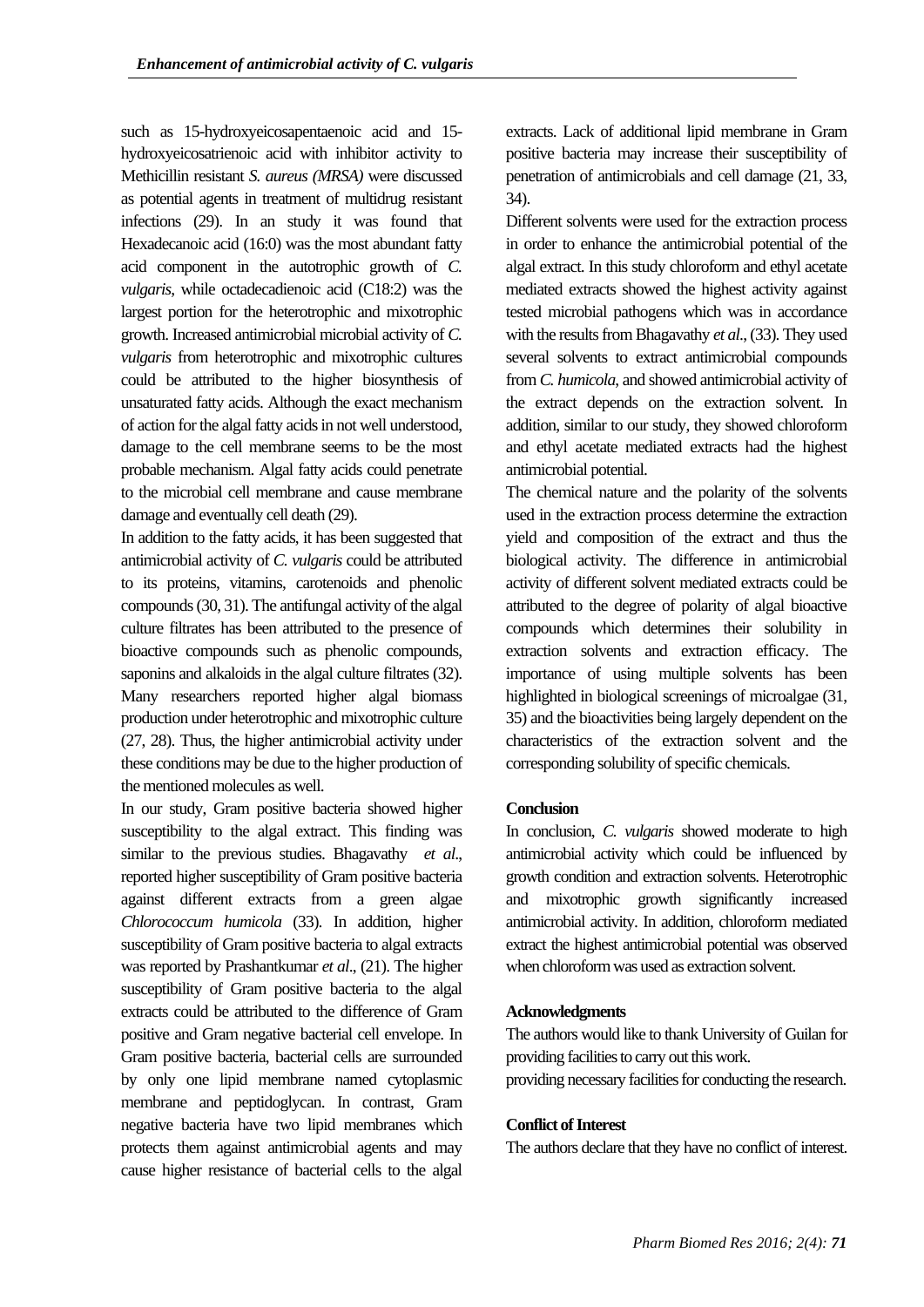#### **References**

- 1. Perry JJ, Staley JT, Lory S. Microbial Life. Sinauer Associates Inc. 800 P, 2002.
- 2. Mala R, Sarojini M, Saravanababu S, Umadevi G. Screening for antimicrobial activity of crude extracts of Spirulina platensis. J Cell Tissue Res 2009; 9:1951-5.
- 3. Mashjoor S, Yousefzadi M, Esmaeili MA, Rafiee R. Cytotoxicity and antimicrobial activity of marine macro algae (Dictyotaceae and Ulvaceae) from the Persian Gulf. Cytotechnology 2015;1:10.
- 4. Ibanez E, Herrero M, Mendiola JA, Castro-Puyana M. Extraction and characterization of bioactive compounds with health benefits from marine resources: macro and micro algae, cyanobacteria, and invertebrates. In: HayesM (ed) Marine bioactive compounds, sources, characterization and applications. Springer, US, pp 55–98. 2012.
- 5. Mtolera MSP, Semesi AK. Antimicrobial activity of extracts from six green algae from Tanzania. Curr Trends In Marine Botanic Res East Afric Reg 1996; 211-7.
- 6. Tuney I, Cadirci BH, Unal D, Sukatar A. In: antimicrobial activities of crude extracts of marýne algae from the coast of Izmir (Turkey). Fresenius Environ Bull 2007;16:428- 34.
- 7. Ip PF, Chen F. Production of astaxanthin by the green microalga Chlorella zofingiensis in the dark. Process Biochem 2005;40:733–8.
- 8. Sun N, Wang Y, Li YT, Huang JC, Chen F. Sugar-based growth, astaxanthin accumulation and carotenogenic transcription of heterotrophic Chlorella zofingiensis (Chlorophyta). Process Biochem 2008;43:1288-92.
- 9. Liang Y, Sarkany N, Cui Y. Biomass and lipid productivities of Chlorella vulgaris under autotrophic, heterotrophic and mixotrophic growth conditions. Biotechnol lett 2009;31:1043-9.
- 10. Pratt R, Daniels TC, Eiler JB, Gunnison JB, Kumler WD. Chlorellin, an antibacterial substance from Chlorella. Science 1944; 99:351-2.
- 11. Taskin E, Ozturk E, Kurt O. Antibacterial activities of some marine algae from the Aegean Sea (Turkey). Afr J Biotechnol 2007;6:2746-51.
- 12. Chu WL. Biotechnological applications of microalgae. Int J Sci Med Edu 2012;6:24-37.
- 13. Wegmann TG, Hellstrom I, Hellstrom KE. Immunological tolerance: "Forbidden clones" allowed in tetraparental mice". Proc Natl Acad Sci U S A 1971;68:16447.
- 14. Clinical, and Laboratory Standard Institute (CLSI). Performance standards for antimicrobial disk susceptibility testing: approved standard: National Committee for Clinical Laboratory Standards 2012;29: 1- 76.
- 15. Lalitha MK. Manual on antimicrobial susceptibility testing. Performance standards for antimicrobial testing: Twelfth Informational Supplement 2004;56238:454-6..
- 16. Bligh EG, Dyer WJ. A rapid method of total lipid extraction and purification. Can J Biochem Physiol 1959;37:911-7.
- 17. Singh P, Guldhe A, Kumari S, Rawat I, Bux F. Investigation of combined effect of nitrogen, phosphorus and iron on lipid productivity of microalgae Ankistrodesmus falcatus KJ671624 using response surface methodology. Biochemic Engin J 2015;94:22-9.
- 18. Chojnacka K, Marquez-Rocha FJ. Kinetic and stoichiometric relationships of the energy and carbon metabolism in the culture of microalgae. Biotechnol 2004;3:21-34.
- 19. Mata TM, Martins AA, Caetano NS. Microalgae for biodiesel production and other applications: a review. Renew. Sustain Energ Rev 2010;14 21732.
- 20. Varfolomeev SD, Wasserman LA. Microalgae as source of biofuel, food, fodder, and medicines. Appl biochem microbiol 2011;47:789-807.
- 21. Prashantkumar P, Angadi SB, Vidyasagar GM. Antimicrobial activity of blue-green and green algae. Ind J Pharm Sci 2006;68:647-8.
- 22. Najdenski HM, Gigova LG, Iliev II, Pilarski PS, Lukavsky J, Tsvetkova IV, et al. Antibacterial and antifungal activities of selected microalgae and cyanobacteria. Int J Food Sci Technol 2013;48:1533-40.
- 23. Sanmukh S, Bruno B, Ramakrishnan U, Khairnar K, Swaminathan S, Paunikar W. Bioactive compounds derived from microalgae showing antimicrobial activities. J Aquac Res Dev 2014;5:1-4.
- 24. Syed S, Arasu A, Ponnuswamy I. The Uses of Chlorella Vulgaris as Antimicrobial Agent and as a Diet: the Presence of Bio-active Compounds which caters the Vitamins, Minerals in General. Int J BioSci BioTechnol 2015;7:185-190.
- 25. Li XF, Xu H, Wu QY. Large-scale biodiesel production from microalga Chlorella protothecoides through heterotrophic cultivation in bioreactors. Biotechnol Bioengin 2007; 98:764-71.
- 26. Yeh KL, Chang JS. Effects of cultivation conditions and media composition on cell growth and lipid productivity of indigenous microalga Chlorella vulgaris ESP-31. Bioresource technol 2012;105:120-7.
- 27. [Heredia-Arroyo T,](http://www.ncbi.nlm.nih.gov/pubmed/?term=Heredia-Arroyo%20T%5BAuthor%5D&cauthor=true&cauthor_uid=20443076) [Wei](http://www.ncbi.nlm.nih.gov/pubmed/?term=Wei%20W%5BAuthor%5D&cauthor=true&cauthor_uid=20443076) W, [Hu](http://www.ncbi.nlm.nih.gov/pubmed/?term=Hu%20B%5BAuthor%5D&cauthor=true&cauthor_uid=20443076) B. Oil accumulation via heterotrophic/mixotrophic Chlorella protothecoides. [Appl](http://www.ncbi.nlm.nih.gov/pubmed/20443076)  [Biochem Biotechnol](http://www.ncbi.nlm.nih.gov/pubmed/20443076) 2010;162:1978-95.
- 28. Heredia-Arroyo T, Wei W, Ruan R, Hu B. Mixotrophic cultivation of Chlorella vulgaris and its potential application for the oil accumulation from non-sugar materials. Biomass Bioenerg 2011;35:2245-53.
- 29. Desbois AP, Mearns-Spragg A, Smith VJ. A Fatty Acid from the Diatom Phaeodactylum tricornutum is Antibacterial Against Diverse Bacteria Including Multiresistant Staphylococcus aureus (MRSA). Marine Biotechnol 2009;11:45-52.
- 30. Priya S. Analysis of value–added biochemical compounds and antimicrobial activity of green algae *Chlorella*